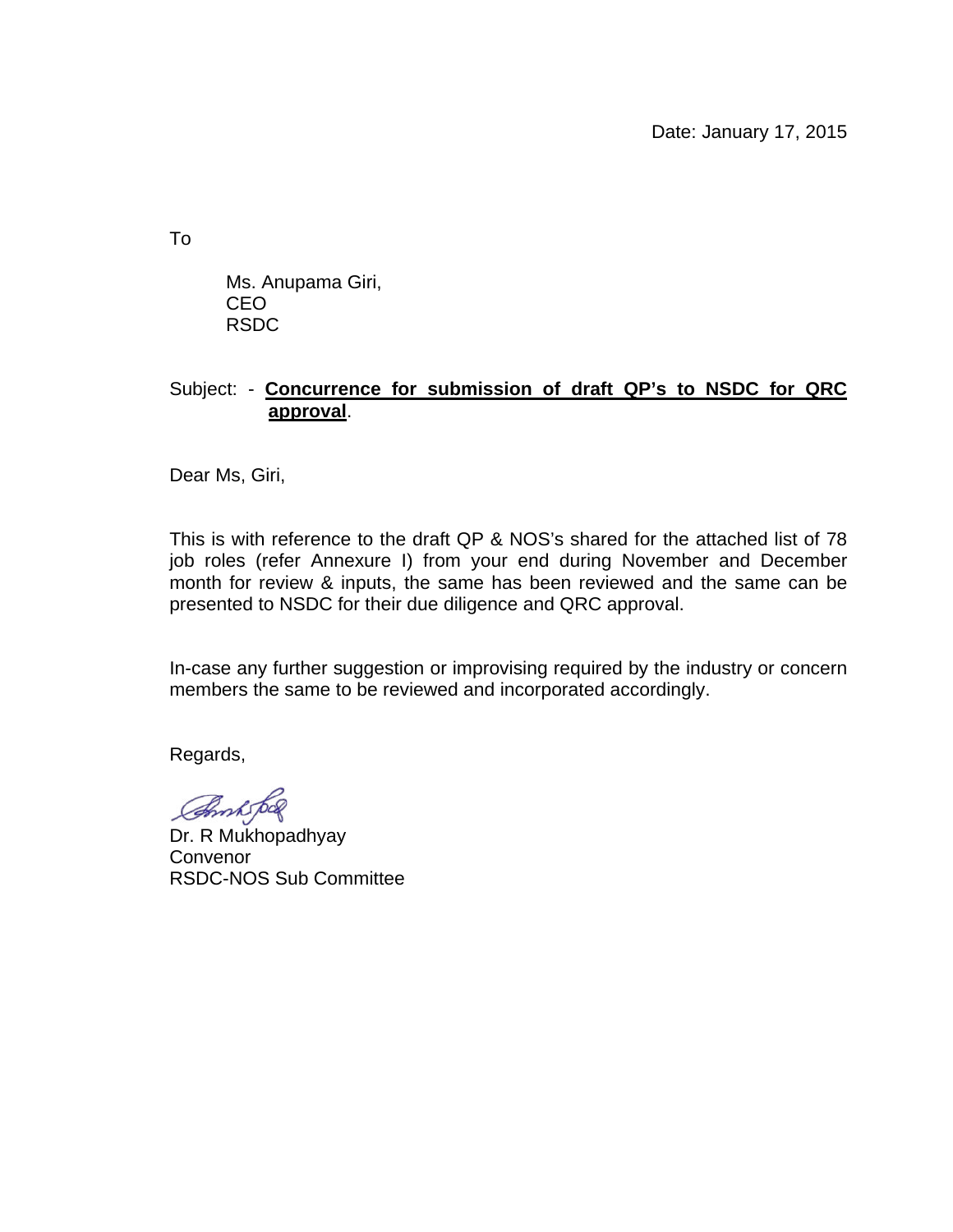## **Annexure I**

| S. No                                | List of job roles                                 |  |
|--------------------------------------|---------------------------------------------------|--|
| <b>Mixing</b>                        |                                                   |  |
| $\mathbf{1}$                         | <b>Weighing Operator</b>                          |  |
| $\overline{2}$                       | Rubber/Bale cutter                                |  |
| 3                                    | Carbon/Oil Charger Operator                       |  |
| $\overline{4}$                       | Material handling and Storage Operator            |  |
| 5                                    | Material loading and Unloading Operator           |  |
| 6                                    | Rubber Adhesive/cement Mixing Operator            |  |
| <b>Tyre Cord Dipping</b>             |                                                   |  |
| $\mathbf{1}$                         | Dip Solution Preparation Operator                 |  |
| $\overline{2}$                       | Tyre/Industrial Cord Dipping Operator             |  |
| 3                                    | <b>Creel Room Operator</b>                        |  |
| <b>Stock/component preparation</b>   |                                                   |  |
| $\mathbf{1}$                         | Ply cutting operator                              |  |
| $\overline{2}$                       | Wire cutting operator                             |  |
| 3                                    | Slitting operator                                 |  |
| $\overline{4}$                       | Bead room operator                                |  |
|                                      | <b>Tyre building</b>                              |  |
| $\mathbf{1}$                         | Bicycle/rickshaw tyre building operator-Mono band |  |
| $\overline{2}$                       | Bicycle/rickshaw tyre building operator-TBM       |  |
| 3                                    | Tyre building operator-Solid Tyres                |  |
| 4                                    | Tyre Building Operator - Off the Road Tyres       |  |
| <b>Building</b>                      |                                                   |  |
| 1                                    | <b>Building operator- Hoses</b>                   |  |
| $\overline{2}$                       | <b>Building operator- Conveyor belts</b>          |  |
| 3                                    | Building operator- V belts/transmission belt      |  |
| 4                                    | Building operator- cables                         |  |
| 5                                    | Building operator- footwear                       |  |
| 6                                    | Building operator- metal to rubber bonded         |  |
| $\overline{7}$                       | Building operator- sports goods                   |  |
| 8                                    | <b>Building Operator - Rubber roller</b>          |  |
| <b>Inner Tube (auto) Preparation</b> |                                                   |  |
| $\mathbf 1$                          | Tube cutting operator                             |  |
| $\overline{c}$                       | Valve applicator                                  |  |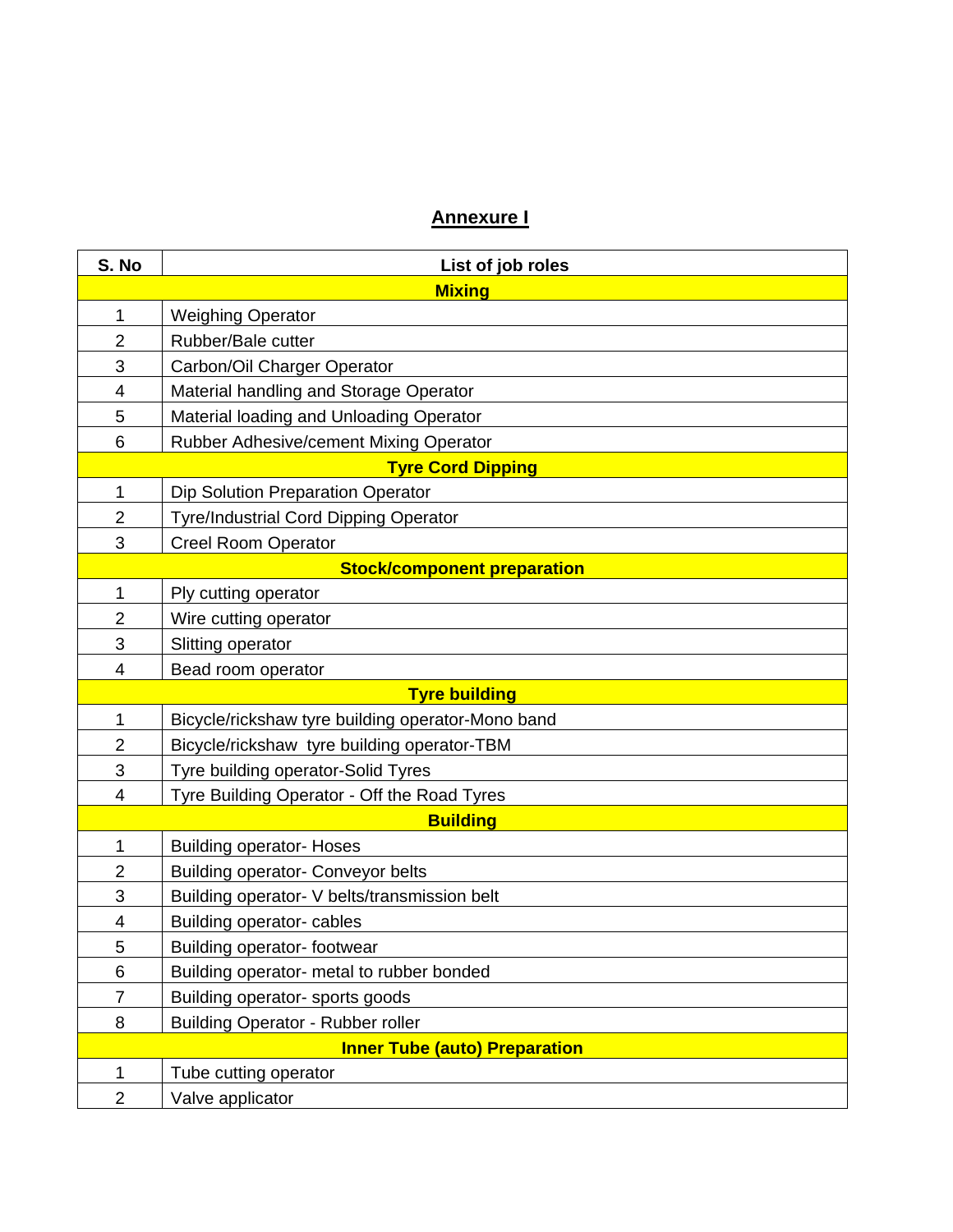| 3                                                | Tube splicing operator                                                           |  |
|--------------------------------------------------|----------------------------------------------------------------------------------|--|
| 4                                                | <b>Tube Curing operator</b>                                                      |  |
| <b>Inner Tube (Bicycle/rickshaw) Preparation</b> |                                                                                  |  |
| $\mathbf{1}$                                     | Tube Mandreling operator                                                         |  |
| $\overline{2}$                                   | Tube de-manderelling operator                                                    |  |
| 3                                                | Tube joint preparation/curing operator                                           |  |
| <b>Moulding/ Curing</b>                          |                                                                                  |  |
| 1                                                | <b>Bladder Assembly Operator</b>                                                 |  |
| 2                                                | Tyre Pre cure preparation (painting, jamming, awling & mold lubrication)         |  |
| 3                                                | Tyre Post Curing preparation operator                                            |  |
| 4                                                | Bladder / Air Bag curing operator                                                |  |
| 5                                                | Mould Cleaning & Inspection Operator (Tyre, Non Tyre)                            |  |
| <b>Final finish</b>                              |                                                                                  |  |
| $\mathbf 1$                                      | Finishing operator - Tyre (Trimming, Inspection & finishing)                     |  |
| $\overline{2}$                                   | Finishing operator - Non Tyre (deflashing, inspection & finishing)               |  |
| <b>Storage &amp; warehousing</b>                 |                                                                                  |  |
| $\mathbf{1}$                                     | Packaging                                                                        |  |
| $\overline{2}$                                   | Storage                                                                          |  |
| 3                                                | Dispatch                                                                         |  |
|                                                  | Rubber Product Assesmbler (Tyre, Tube & Flap, and other rubber products with end |  |
| fittings)<br>4                                   |                                                                                  |  |
|                                                  |                                                                                  |  |
|                                                  | <b>Supervisor</b>                                                                |  |
| 1                                                | Lab Supervisor                                                                   |  |
| $\overline{2}$                                   | QA Supervisor (Including Product Testing)                                        |  |
| 3                                                | Latex compounding Supervisor                                                     |  |
| 4                                                | <b>Supervisor Mixing</b>                                                         |  |
| 5                                                | Supervisor dipping / Calendaring                                                 |  |
| 6                                                | Supervisor Extrusion (including braiding)                                        |  |
| 7                                                | Supervisor - Stock/Component / Bead Preparation                                  |  |
| 8                                                | <b>Supervisor Moulding /Curing</b>                                               |  |
| $\boldsymbol{9}$<br>10                           | <b>Finishing Supervisor</b>                                                      |  |
|                                                  | Ware house Supervisor<br><b>Latex Job role</b>                                   |  |
| 1                                                | Latex Compounder                                                                 |  |
| 2                                                | Dispersion Maker (Ball/Pearl/Attrition Mill Operator)                            |  |
| 3                                                | <b>Emulsion maker</b>                                                            |  |
| 4                                                | Lab Chemist (Latex)                                                              |  |
| 5                                                | <b>QA Technician (Latex Products)</b>                                            |  |
| 6                                                | <b>Planetary Mixer Operator</b>                                                  |  |
| $\overline{7}$                                   | <b>Continuous Foaming Machine Operator</b>                                       |  |
| 8                                                | Curing Chamber Operator vs Curing Operator (Latex)                               |  |